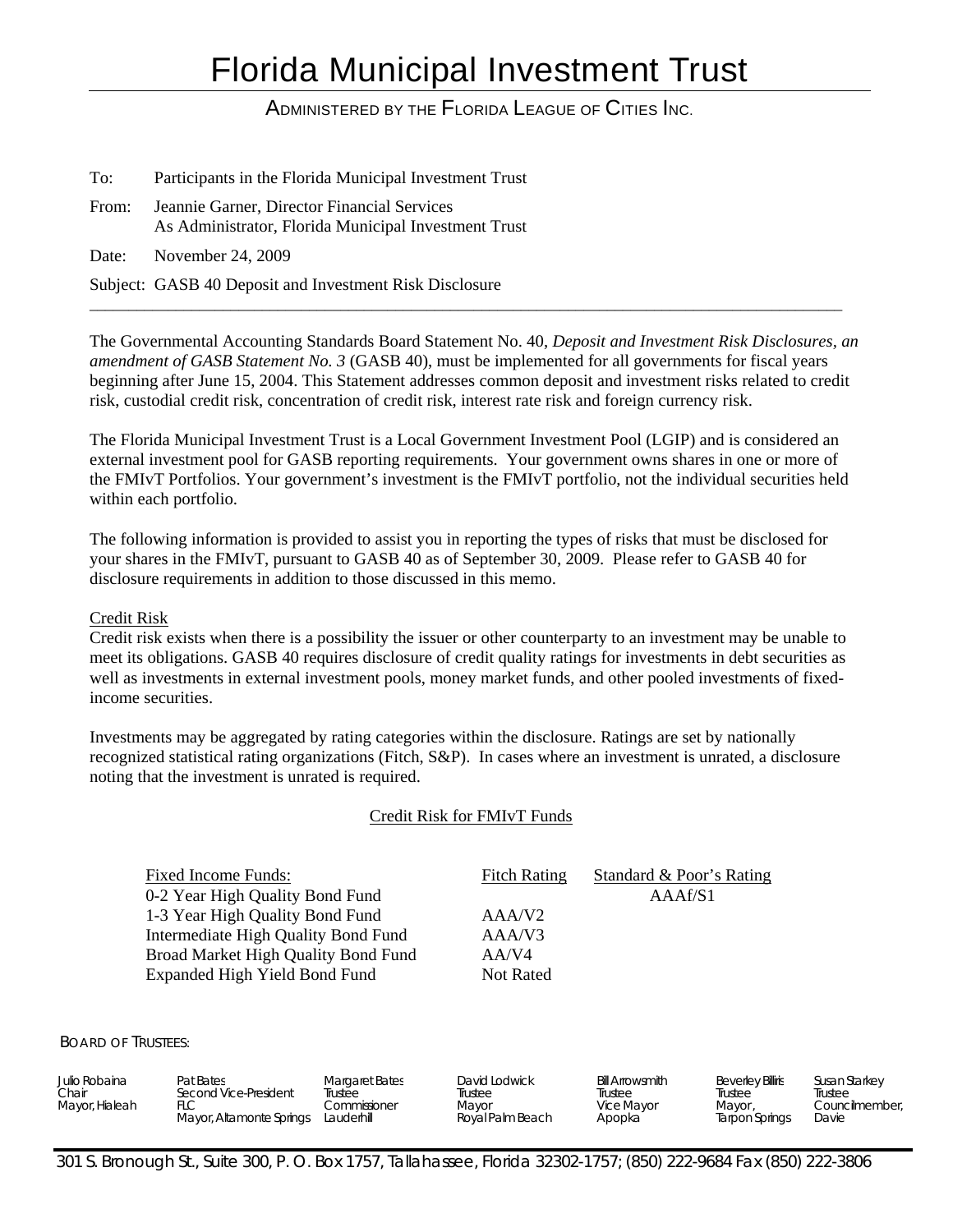| <b>Equity Funds:</b>                        | Rating           |
|---------------------------------------------|------------------|
| <b>High Quality Growth Equity Portfolio</b> | <b>Not Rated</b> |
| Diversified Value Portfolio                 | <b>Not Rated</b> |
| Russell 1000 Enhanced Index Portfolio       | Not Rated        |
| Diversified Small Cap Equity Portfolio      | Not Rated        |
| International Blend Portfolio               | Not Rated        |

On April 1, 2009, the 'High Quality Government Fund' was restructured and renamed to the '0-2 Year High Quality Bond Fund' to better describe updated investment guidelines. As a result, on April 21, 2009 the fund's volatility rating was adjusted to 'S1' from 'S1+' based on the change of portfolio weighted average maturity guidelines from 90 days or less to a longer duration range of greater than 0.5 years, but less than 1.25 years. The 'S1' volatility rating signifies that the fund will now typically possess low sensitivity to changing market conditions, and a level of risk that is less than or equal to that of a portfolio comprised of the highest quality fixed-income instruments with an average maturity of six months to two years.

#### Custodial Credit Risk

GASB 40 modifies the existing GASB 3 custodial credit risk reporting requirements. Under GASB 3, governments had to categorize their investments into one of three custodial credit risk categories. This is no longer required. Under GASB 40, disclosure is only required if investments are uninsured, unregistered and held by either the counterparty or the counterparty's trust department or agent but not in the government's name. (This was "Category 3" in GASB Statement 3.)

Participants' investments in the FMIvT are evidenced by shares of the pool. Investments in pools should be disclosed, but not categorized, because they are not evidenced by securities that exist in physical or book-entry form. The public entity's investment is with the pool, not the securities that make up the pool; therefore, no disclosure is required.

#### Concentration Risk

In addition to describing the credit risk of investments in the portfolio, governmental entities will need to disclose the concentration of credit risk with a single issuer. If 5 or more percent of the total assets of the portfolio are invested with one issuer, a footnote disclosure will be required. Investments issued or explicitly guaranteed by the U.S. government and investments in mutual funds, external investment pools and other pooled investments are excluded from the concentration of credit risk disclosure requirements.

#### Interest Rate Risk

Interest rate risk exists when there is a possibility that changes in interest rates could adversely affect an investment's fair value. GASB 40 requires that interest rate risk be disclosed using one of the five approved methods. The five methods are: Segmented time distribution, specific identification, weighted average maturity (WAM), duration, and simulation model. Different methods may be presented for different types of investments.

Interest rate risk disclosures are required for all debt investments as well as investments in mutual funds, external investment pools, and other pooled investments that do not meet the definition of a 2a7-like pool.

#### FMIvT Interest Rate Risk Information in Years

| <b>Fixed Income Funds:</b>          | <b>Effective Duration</b> | WAM  |
|-------------------------------------|---------------------------|------|
| 0-2 Year High Quality Bond Fund     | 0.57                      | 0.85 |
| 1-3 Year High Quality Bond Fund     | 1.27                      | 1.58 |
| Intermediate High Quality Bond Fund | 2.81                      | 3.83 |
| Broad Market High Quality Bond Fund | 3.57                      | 4.81 |
| Expanded High Yield Bond Fund       | 3.77                      | 5.61 |